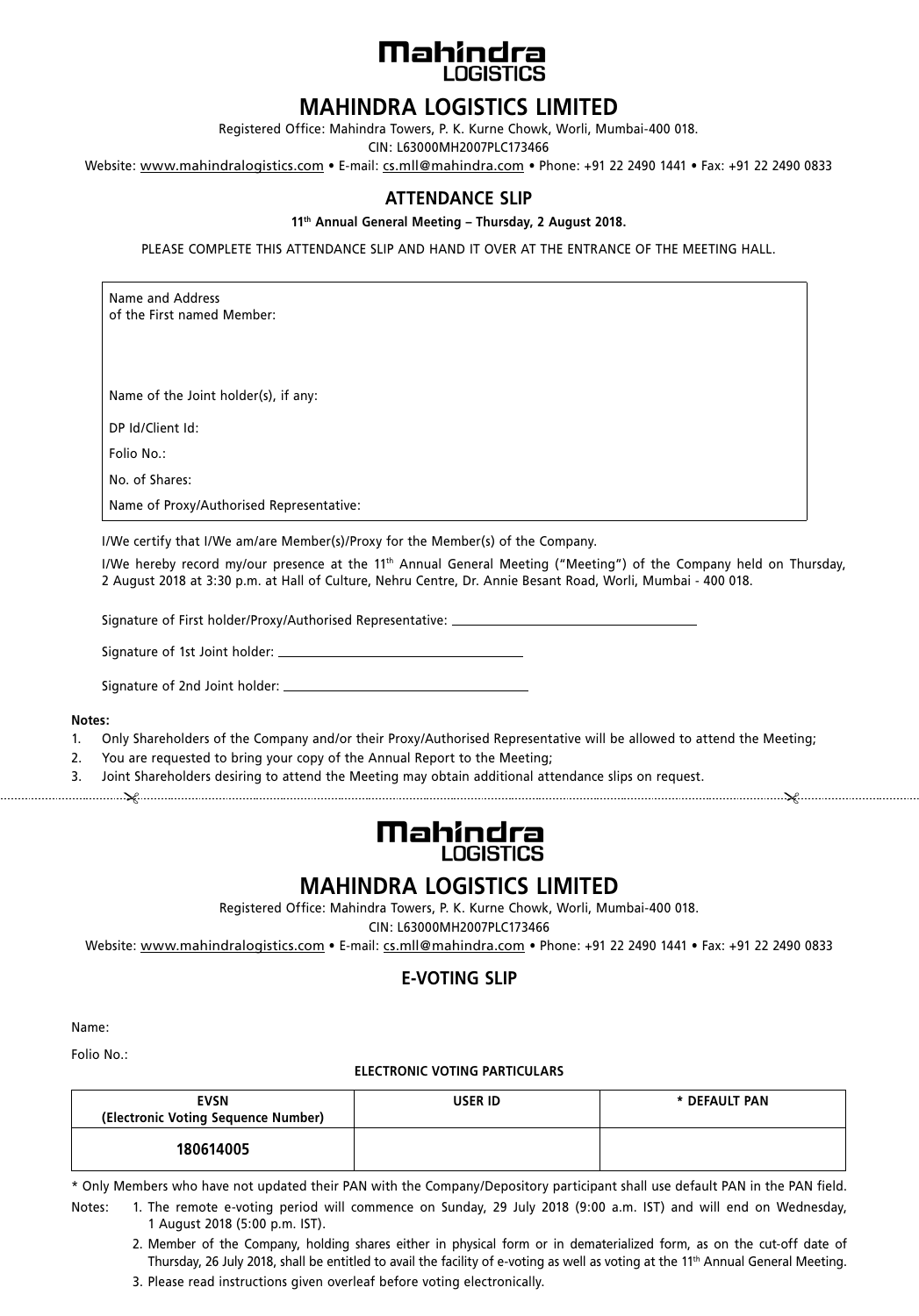#### **Instructions for e-voting:**

Members are requested to follow the instructions given below before they cast their votes through remote e-voting:

- (i) The Members should log on to the e-voting website www.evotingindia.com and click on Shareholders/Members tab and enter their user ID (for CDSL: 16 digits beneficiary ID and for NSDL: 8 Character DP ID followed by 8 Digits Client ID, for Members holding physical folio enter folio number registered with Company) and enter the Image verification and click on Login.
- (ii) If you are holding shares in demat form and had logged on to www.evotingindia.com and voted earlier for any company, then your existing password is to be used.
- (iii) If you are a first-time user, please follow the steps given below:

|             | For Members holding shares in Demat Form and Physical Form                                                                                                                                 |  |
|-------------|--------------------------------------------------------------------------------------------------------------------------------------------------------------------------------------------|--|
| PAN         | Enter your 10-digit alpha-numeric PAN issued by Income Tax Department (Applicable for<br>both demat and physical shareholders).                                                            |  |
|             | Members who have not updated their PAN with the Company/Depository Participant are<br>requested to use the sequence number which is printed on the e-voting Slip.                          |  |
| Birth (DOB) | Dividend Bank Details OR Date of Enter the Dividend Bank Details or Date of Birth (in dd/mm/yyyy format) as recorded in<br>your demat account or in the Company records in order to login. |  |
|             | If both the details are not recorded with the depository or Company please enter the<br>member id / folio number in the Dividend Bank details field as mentioned in instruction (i).       |  |

- (iv) After entering these details appropriately, click on "SUBMIT" tab.
- (v) Members holding shares in physical form will then directly reach the Company selection screen. However, Members holding shares in demat form will now reach 'Password Creation' menu wherein they are required to mandatorily enter their login password in the new password field. Kindly note that this password is to be also used by the demat holders for voting for resolutions of any other company on which they are eligible to vote, provided that company opts for e-voting through CDSL platform. It is strongly recommended not to share your password with any other person and take utmost care to keep your password confidential.
- (vi) For Members holding shares in physical form, the details can be used only for e-voting on the resolutions contained in this Notice.
- (vii) Click on the EVSN for **Mahindra Logistics Limited**–180614005
- (viii) On the voting page, you will see "RESOLUTION DESCRIPTION" and against the same the option "YES/NO" for voting. Select the option YES or NO as desired. The option YES implies that you assent to the Resolution and option NO implies that you dissent to the Resolution and to view the entire Resolution details click on "RESOLUTIONS FILE LINK".
- (ix) After selecting the resolution, you have decided to vote on, click on "SUBMIT". A confirmation box will be displayed. If you wish to confirm your vote, click on "OK", else to change your vote, click on "CANCEL" and accordingly modify your vote.
- (x) Once you "CONFIRM" your vote on the resolution, you will not be allowed to modify your vote and can take print of the votes cast by clicking on "Click here to print" option.
- (xi) If a demat account holder has forgotten the login password then Enter the User ID and the image verification code and click on Forgot Password and enter the details as prompted by the system.
- (xii) **Shareholders can also cast their vote by downloading CDSL's mobile app "m-Voting" available on Google Play Store, Apple and Windows phone and follow the instructions prompted on the mobile app.**
- (xiii) Non-Individual Shareholders and Custodian are required to log on to www.evotingindia.com to register themselves as Corporates and e-mail the scanned copy of the registration form bearing the stamp and sign of entity to helpdesk.evoting@cdslindia.com and scrutinisers@mmjc.in for verification. After receiving the login details a Compliance user should be created using the admin login and password. The Compliance User would be able to link the accounts for which they wish to vote on and have to e-mail the list of accounts linked to helpdesk.evoting@cdslindia.com and will be able to cast their vote, on approval of the same. A scanned copy of the Board resolution and Power of Attorney (POA) in favour of the Custodian, if any, should be uploaded in the system and e-mailed to scrutinisers@mmjc.in for verification.

#### **Voting at Meeting:**

The facility for voting through electronic voting system or through ballot paper shall be made available by the Company at the Meeting for those Members who have not cast their vote through remote e-voting.

Members who have already cast their votes by remote e-voting are eligible to attend the Meeting but shall not be entitled to cast their vote again.

#### **General Instructions:**

- (i) In case you have any queries or issues or grievances regarding e-voting, you may refer the Frequently Asked Questions ("FAQs") and e-voting manual available at www.evotingindia.com, under help section or write an email to helpdesk.evoting@cdslindia.com or call on toll free no. 1800225533 or contact Mr. Rakesh Dalvi, Deputy Manager, CDSL, A-Wing, 25<sup>th</sup> Floor, Marathon Futurex, Mafatlal Mills Compounds, N.M. Joshi Marg, Lower Parel (East), Mumbai-400 013 at +91 22 2305 8542.
- (ii) Once the vote on a resolution is cast by the Member, the Member shall not be allowed to change it subsequently.
- (iii) The voting rights of Members shall be in proportion to their share in the paid up equity share capital of the Company as on the cut-off date i.e. Thursday 26 July 2018.
- (iv) M/s. Makarand M Joshi & Co., Practising Company Secretaries, (Membership No. F5533) have been appointed as Scruitiniser to scrutinize the voting process through remote e-voting and voting at the Meeting venue in a fair and transparent manner.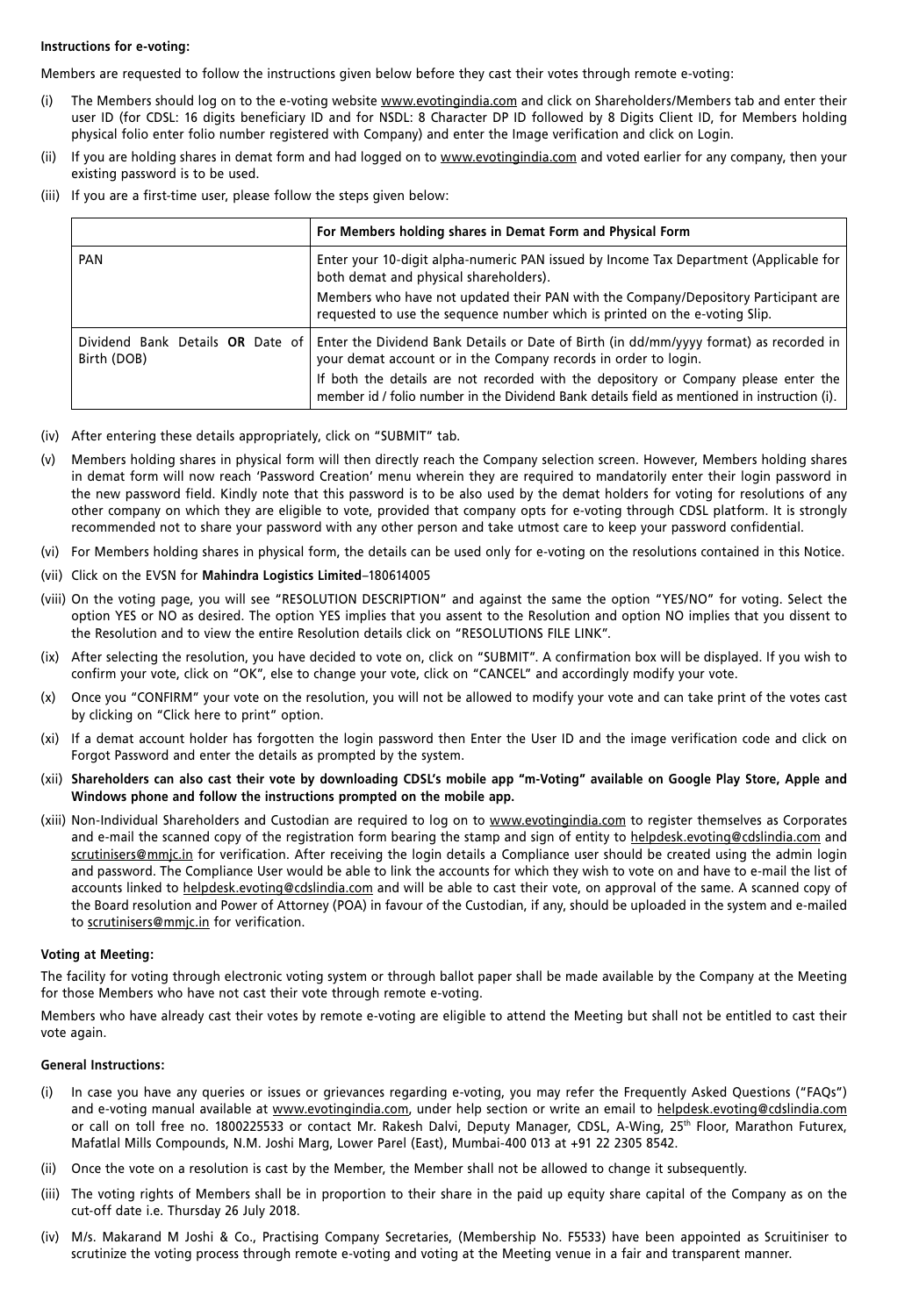

# **MAHINDRA LOGISTICS LIMITED**

Registered Office: Mahindra Towers, P. K. Kurne Chowk, Worli, Mumbai - 400 018. CIN: L63000MH2007PLC173466 Website: www.mahindralogistics.com • E-mail: cs.mll@mahindra.com Phone: +91 22 2490 1441 • Fax: +91 22 2490 0833

## **FORM NO. MGT-11**

## **PROXY FORM**

[Pursuant to Section 105(6) of the Companies Act, 2013 and Rule 19(3) of the Companies (Management and Administration) Rules, 2014]

| Name of the Member(s) : |   |
|-------------------------|---|
| Registered address      | ÷ |
|                         |   |
|                         |   |
| E-mail Id               | ÷ |
| Folio No.               | ÷ |
| DP Id/Client Id         | ÷ |

I / We, being the Member(s) of Mahindra Logistics Limited holding \_\_\_\_\_\_\_ equity shares of the above named company, hereby appoint:

| Name      |  |
|-----------|--|
| Address   |  |
| E-mail Id |  |
| Signature |  |

Or failing him/her

| Name      |  |  |
|-----------|--|--|
| Address   |  |  |
| E-mail Id |  |  |
| Signature |  |  |

Or failing him/her

| Name      |  |  |  |
|-----------|--|--|--|
| Address   |  |  |  |
| E-mail Id |  |  |  |
| Signature |  |  |  |